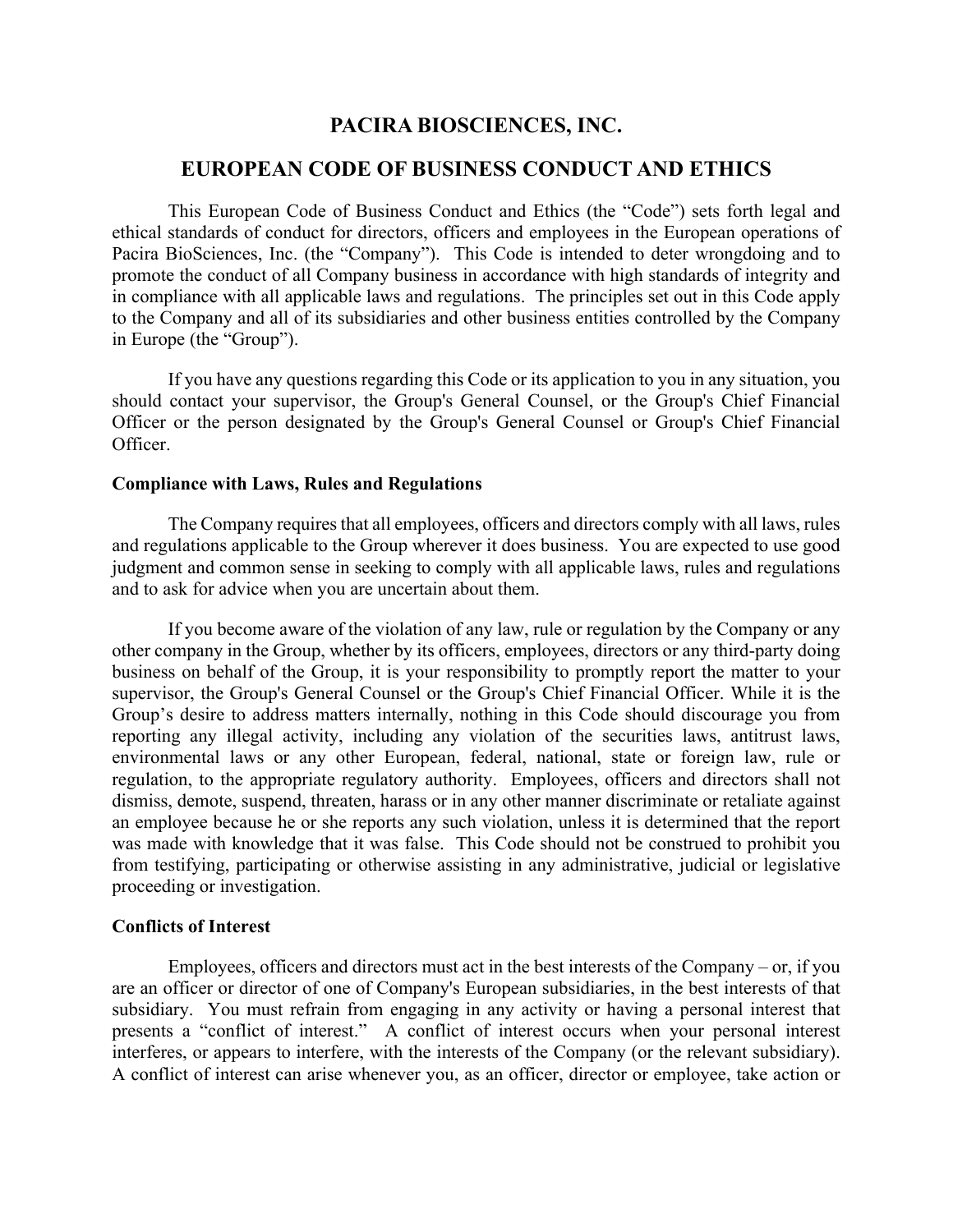have an interest that prevents you from performing your duties and responsibilities honestly, objectively and effectively.

Employees and Officers. Employees and officers must not:

- perform services as a consultant, employee, officer, director, advisor or in any other capacity, or permit any close relative to perform services as an officer or director, for a significant customer, significant supplier or direct competitor of the Group, other than at the request of the Company;
- have, or permit any close relative to have, a financial interest in a significant supplier or significant customer of the Group, other than an investment representing less than one percent (1%) of the outstanding shares of a publicly-held company or less than five percent (5%) of the outstanding shares of a privately-held company;
- have, or permit any close relative to have, a financial interest in a direct competitor of the Group, other than an investment representing less than one percent (1%) of the outstanding shares of a publicly-held company;
- supervise, review or influence the job evaluation or compensation of a member of his or her immediate family; or
- engage in any other activity or have any other interest that the Group's Board of Directors determines to constitute a conflict of interest.

Directors. Directors must not:

- perform services as a consultant, employee, officer, director, advisor or in any other capacity, or permit any close relative to perform services as an officer or director, for a direct competitor of the Group;
- have, or permit any close relative to have, a financial interest in a direct competitor of the Group, other than an investment representing less than one percent (1%) of the outstanding shares of a publicly-held company;
- use his or her position with the Group to influence any decision of the Group relating to a contract or transaction with a supplier or customer of the Group if the director or a close relative of the director:
	- performs services as a consultant, employee, officer, director, advisor or in any other capacity for such supplier or customer; or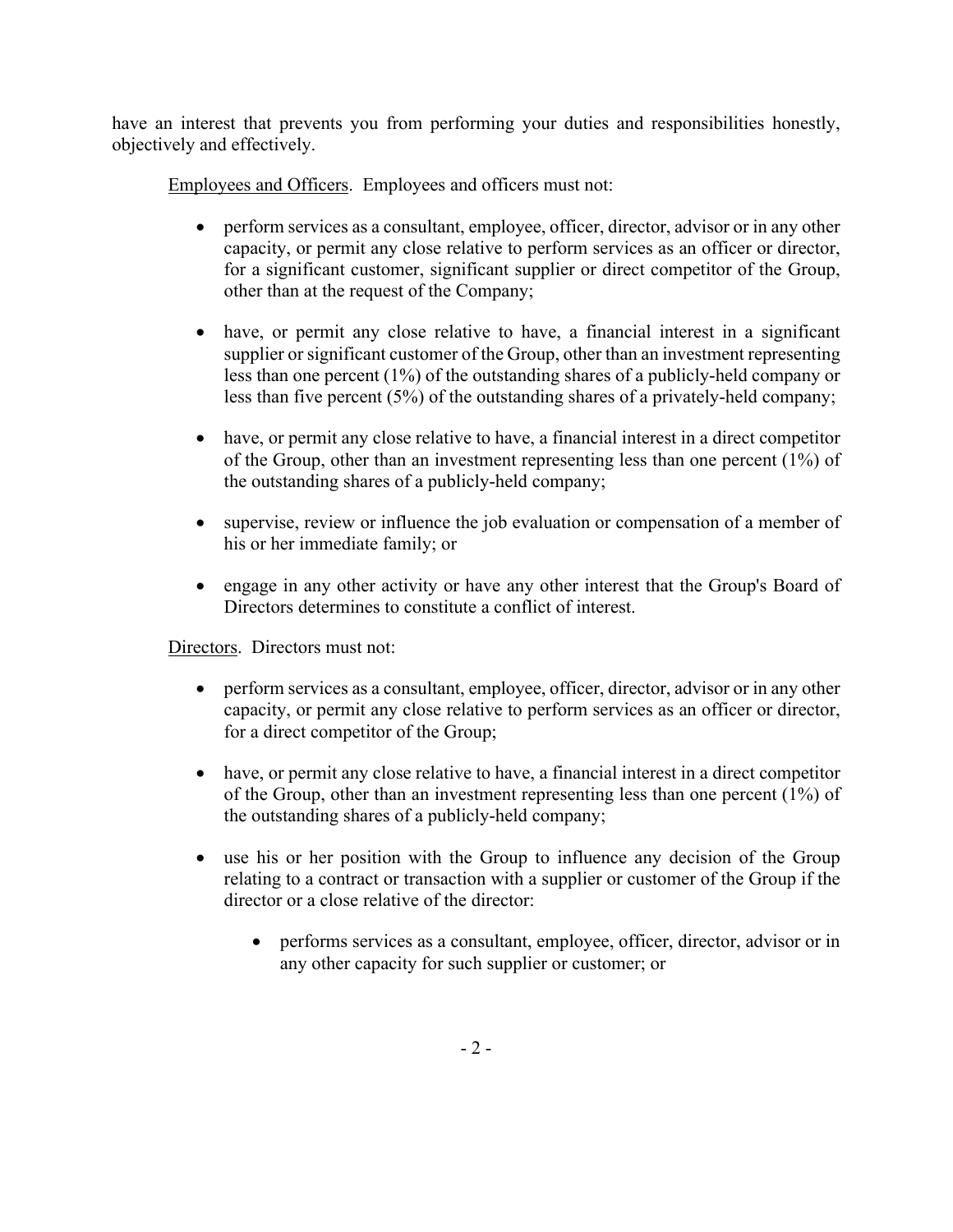- has a financial interest in such supplier or customer, other than an investment representing less than one percent (1%) of the outstanding shares of a publicly-held company.
- supervise, review or influence the job evaluation or compensation of a member of his or her immediate family; or
- engage in any other activity or have any other interest that the Group's Board of Directors determines to constitute a conflict of interest.

A "close relative" means a spouse, dependent child or any other person living in the same home with the employee, officer or director. "Immediate family" means a close relative and a parent, sibling, child, mother- or father-in-law, son- or daughter-in-law or brother- or sister-in-law. A "significant customer" is a customer that has made during the Group's last full fiscal year, or proposes to make during the Group's current fiscal year, payments to any company in the Group for property or services in excess of five percent (5%) of (i) the Group's consolidated gross revenues for its last full fiscal year or (ii) the customer's consolidated gross revenues for its last full fiscal year. A "significant supplier" is a supplier to which the Group has made during the Group's last full fiscal year, or proposes to make during the Group's current fiscal year, payments for property or services in excess of five percent (5%) of (i) the Group's consolidated gross revenues for its last full fiscal year or (ii) the customer's consolidated gross revenues for its last full fiscal year.

It is your responsibility to disclose any transaction or relationship that reasonably could be expected to give rise to a conflict of interest to the Group's General Counsel or Group's Chief Financial Officer or, if you are an executive officer or director, to the Group's Board of Directors, who shall be responsible for determining whether such transaction or relationship constitutes a conflict of interest.

# **Corporate Opportunities**

You may not take personal advantage of opportunities for the Company, or any of the Group's companies, that are presented to you or discovered by you as a result of your position with us or through your use of corporate property or information, unless authorized by your supervisor, the Group's General Counsel or Group's Chief Financial Officer. Even opportunities that are acquired privately by you may be questionable if they are related to our existing or proposed lines of business. Significant participation in an investment or outside business opportunity that is directly related to our lines of business must be pre‐approved. You may not use your position with us or corporate property or information for improper personal gain, nor should you compete with us in any way. See also "Conflicts of Interest."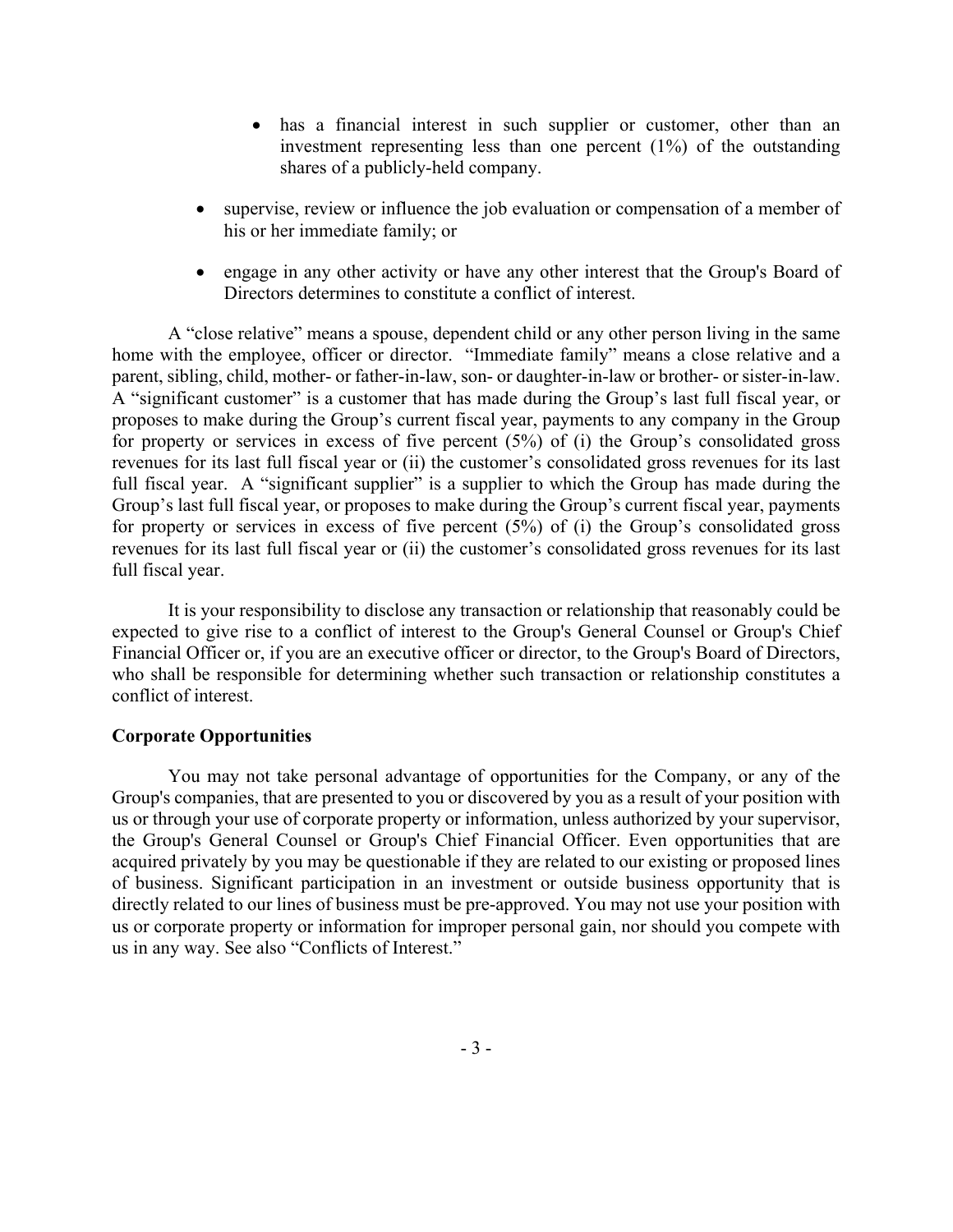# **Insider Trading**

Employees, officers and directors who have material non-public information about the Company or other companies, including our subsidiaries, suppliers and customers, as a result of their relationship with the Company are prohibited by law and Group policy from trading in securities of the Company or such other companies, as well as from communicating such information to others who might trade on the basis of that information. To help ensure that you do not engage in prohibited insider trading and avoid even the appearance of an improper transaction, the Group has adopted an Insider Trading Policy, which is available on the Company's Intranet.

If you are uncertain about the constraints on your purchase or sale of any Company securities or the securities of any other company that you are familiar with by virtue of your relationship with the Company, you should consult with the Group's General Counsel or Group's Chief Financial Officer before making any such purchase or sale.

#### **Confidentiality**

Employees, officers and directors must maintain the confidentiality of confidential information entrusted to them by the Company or other companies, including our subsidiaries, suppliers and customers, except when disclosure is authorized by a supervisor or legally mandated. Unauthorized disclosure of any confidential information is prohibited. Additionally, employees should take appropriate precautions to ensure that confidential or sensitive business information, whether it is proprietary to the Company or another company, is not communicated within the Company or the Group except to employees who have a need to know such information to perform their responsibilities for the Group.

Third parties may ask you for information concerning the Company or the Group. Subject to the exceptions noted in the preceding paragraph, employees, officers and directors (other than the Company's authorized spokespersons) must not discuss internal Group matters with, or disseminate internal Group information to, anyone outside the Group (including on any social media medium), except as required in the performance of their duties and, if appropriate, after a confidentiality agreement is in place. This prohibition applies particularly to inquiries concerning the Company or the Group from the media, market professionals (such as securities analysts, institutional investors, investment advisers, brokers and dealers) and security holders. All responses to inquiries on behalf of the Company must be made only by the Company's authorized spokespersons. If you receive any inquiries of this nature, you must decline to comment and refer the inquirer to your supervisor or one of the Company's authorized spokespersons. The policies with respect to public disclosure of internal matters are described more fully in the Company's Disclosure Policy, which is available on the Company's Intranet.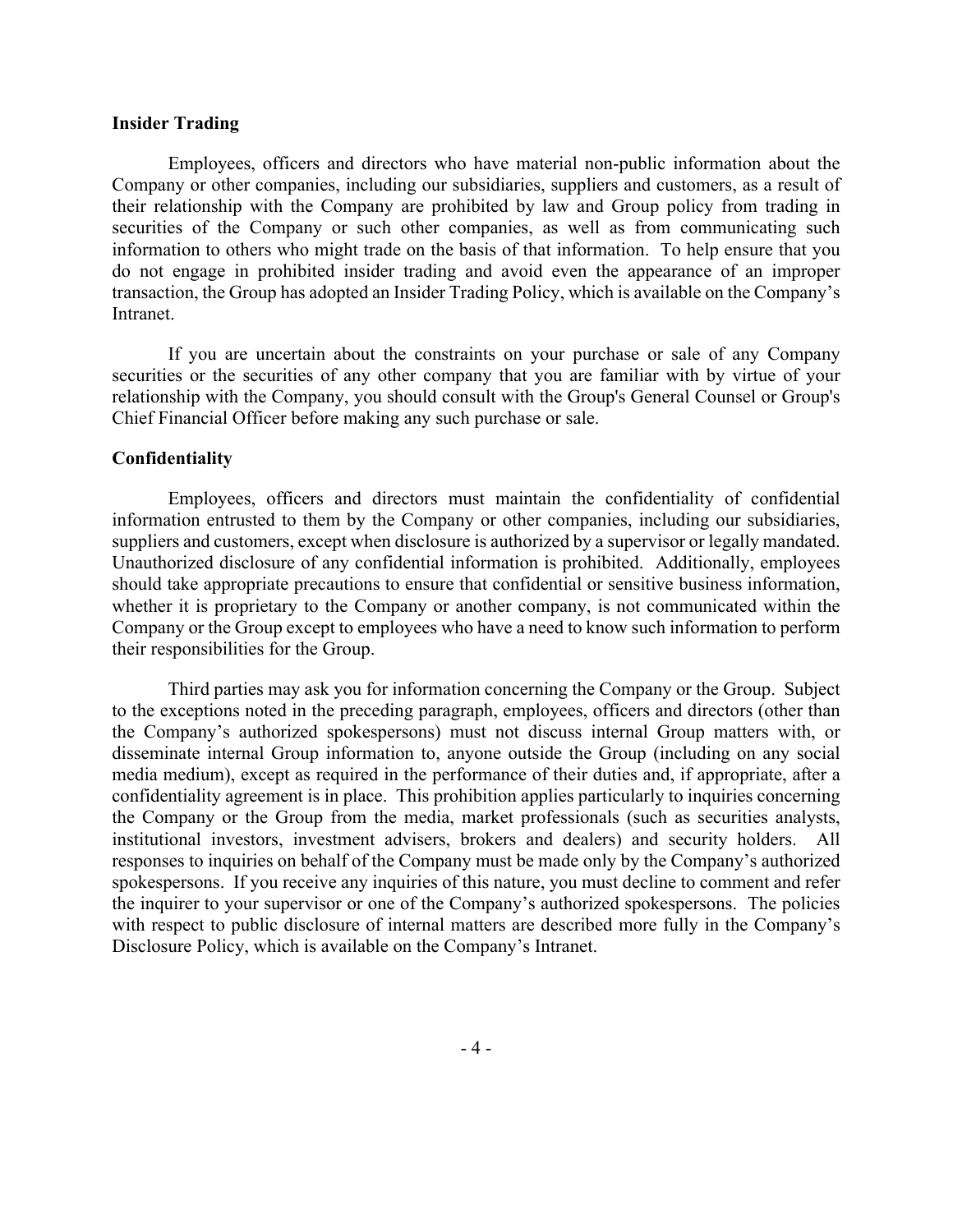You also must abide by any lawful obligations that you have to your former employer. These obligations may include restrictions on the use and disclosure of confidential information, restrictions on the solicitation of former colleagues to work at the Group and non-competition obligations.

#### **Honest and Ethical Conduct and Fair Dealing**

Employees, officers and directors should endeavor to deal honestly, ethically and fairly with the Group's suppliers, customers, competitors and employees. Statements regarding the Group's products and services must not be untrue, misleading, deceptive or fraudulent. You must not take unfair advantage of anyone through manipulation, concealment, abuse of privileged information, misrepresentation of material facts or any other unfair-dealing practice.

### **Honesty with Regulators and Other Government Officials**

The Group is subject to many domestic and international laws, regulations and guidelines. Particular care must be taken to ensure that no inaccurate, incomplete or misleading reports, certifications, claims or statements are made to any government agency or official. When dealing with government officials and employees, our employees should avoid even the appearance of impropriety. Any activity, anywhere in the world, that could be perceived as an attempt to improperly influence or mislead government officials to obtain favorable treatment or for any other purpose is strictly prohibited. Local custom or common practices are not a basis for permissible activity. See also "Prohibition on Gifts and Gratuities."

### **Protection and Proper Use of Corporate Assets**

Employees, officers and directors should seek to protect the Group's assets. Theft, carelessness and waste have a direct impact on the Group's financial performance. Employees, officers and directors must use the Group's assets and services solely for legitimate business purposes of the Group and not for any personal benefit or the personal benefit of anyone else.

Employees, officers and directors must advance the Group's legitimate interests when the opportunity to do so arises. You must not take for yourself personal opportunities that are discovered through your position with the Group or the use of property or information of the Group.

# **Prohibition on Gifts and Gratuities**

The use of Group funds or assets for gifts, gratuities or other favors to employees or government officials is prohibited, except to the extent such gifts are in compliance with applicable law, of nominal value and not given in consideration or expectation of any action by the recipient.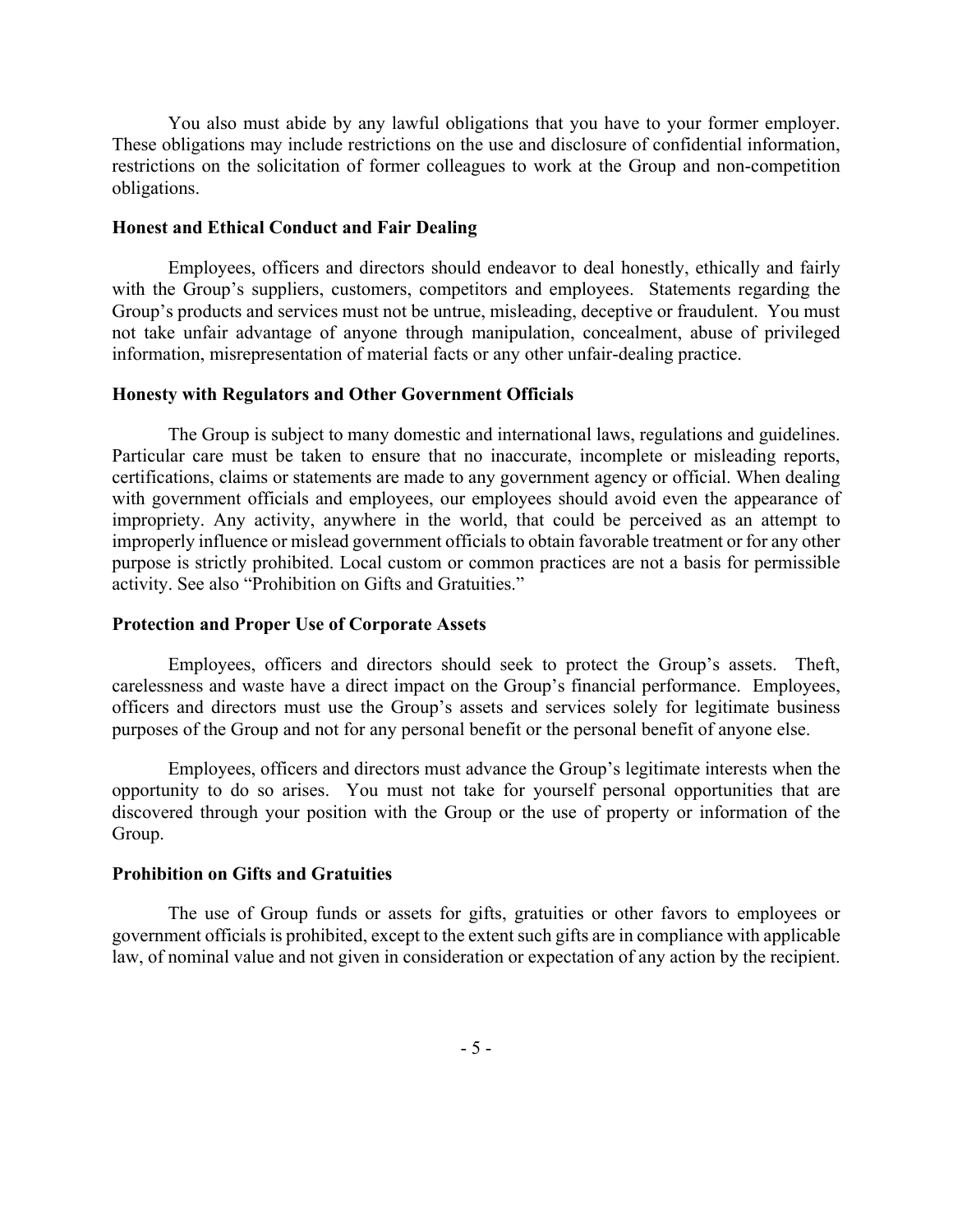Employees, officers and directors must not accept, or permit any member of his or her immediate family to accept, any gifts, gratuities or other favors from any customer, supplier or other person doing or seeking to do business with the Group, other than items of nominal value. Any gifts that are not of nominal value should be returned immediately and reported to your supervisor. If immediate return is not practical, they should be given to the Company for charitable disposition or such other disposition as the Company, in its sole discretion, believes appropriate.

The receipt and provision, of gifts or entertainment (including meals), while a common and acceptable practice in some industries, is subject to additional regulations and restrictions in the health care industry, particularly with respect to interactions between pharmaceutical companies and healthcare professionals ("HCPs"). Employees, officers and directors shall follow the European Compliance & Ethics Manual in all of their interactions with HCPs (in respect of gifts, entertainment or otherwise).

Common sense and moderation should prevail in business entertainment engaged in on behalf of the Group. Employees, officers and directors should only provide, or accept, business entertainment to or from anyone doing business with the Group if the entertainment serves legitimate business goals and is lawful, infrequent, of nominal value and not in violation of Group policy.

Bribes and kickbacks are criminal acts, strictly prohibited by law. You must not offer, give, solicit or receive any form of bribe or kickback anywhere in the world. It is against Group policy and violates the U.S. Foreign Corrupt Practices Act ("FCPA") and the UK Bribery Act 2010 for directors, officers or employees of the Group to pay, or offer to pay, anything of value to foreign government officials or foreign government employees, including HCPs, to obtain or retain business for the Group or to secure an improper commercial advantage. Indirect payments, including those to agents or third parties, with the knowledge that at least a portion of the payment will be given to a government official for an illegal purpose, are also prohibited.

# **Healthcare Law and Regulation Compliance**

The Group is subject to a number of federal and state healthcare laws that are intended to, among other things, protect the health and well-being of patients. To ensure compliance with these laws, the Group has implemented a comprehensive Compliance Program which governs its entire business operations, consisting of a series of manuals, policies and procedures.

The Group's Compliance Program includes training and education for employees regarding their general ethical obligations and their specific obligations to comply with Group policies and procedures and with all applicable laws and regulations. All employees and contractors are assigned training and assessments as part of their initial training, and annually thereafter, on all applicable policies, procedures and guidance documents, such as those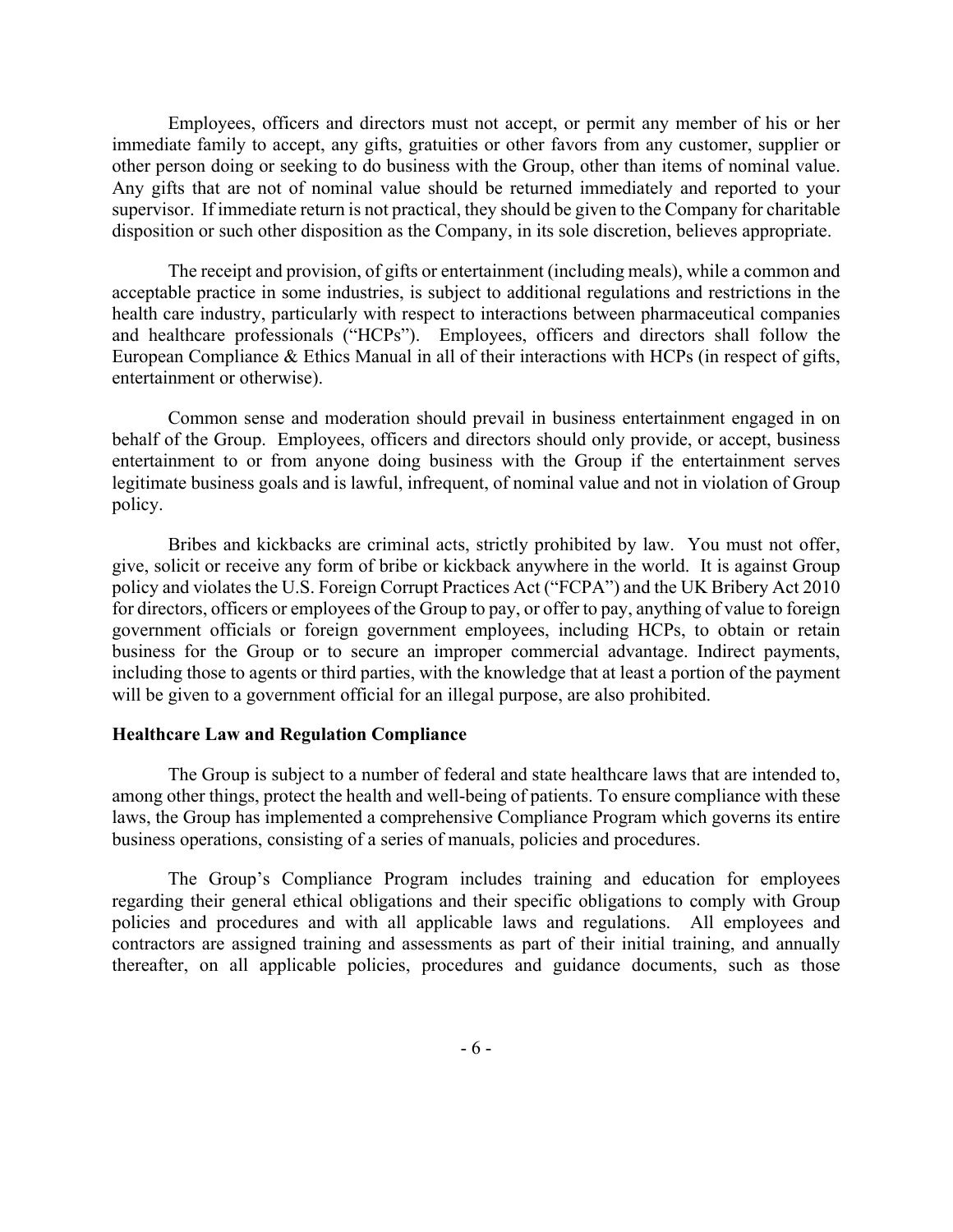concerning appropriate interactions with HCPs, patient groups and the public, as well as responsible marketing and anti-bribery and anti-corruption practices.

The Group is committed to abiding by the laws and regulations that apply to advertising and promotion of our products, including the relevant national rules. All employees, officers and directors engaged in sales and marketing activities must comply with these and all other Group policies and procedures, as well as all applicable laws and regulations, with respect to promotional activities.

In addition to the laws and regulations surrounding product promotion and interactions with HCPs, the Group is guided by its European Compliance & Ethics Manual, which governs all promotional activities in Europe. All promotional materials are subject to a submission, review and approval process as detailed in the European Compliance & Ethics Manual. Use of unapproved promotional materials is prohibited; therefore, all employees involved in sales, marketing or promotion must familiarize themselves with and abide by the relevant portions of the European Compliance and Ethics Manual.

Comprehensive guidelines for employees (including Sales and Medical teams) whose job functions involve interactions with HCPs, patient groups and the public, as well as comprehensive guidelines for responsible marketing, are also set forth in the European Compliance & Ethics Manual, as well as corresponding policies and standard operating procedures.

#### **Accuracy of Books and Records and Public Reports**

Employees, officers and directors must honestly and accurately report all business transactions. You are responsible for the accuracy of your records and reports. Accurate information is essential to the Group's ability to meet legal and regulatory obligations.

All company books, records and accounts shall be maintained in accordance with all applicable regulations and standards and accurately reflect the true nature of the transactions they record. The financial statements of the Company and each subsidiary shall conform to generally accepted accounting rules and the Group's accounting policies. No undisclosed or unrecorded account or fund shall be established for any purpose. No false or misleading entries shall be made in the Company's or any subsidiary's books or records for any reason, and no disbursement of corporate funds or other corporate property shall be made without adequate supporting documentation.

It is the policy of the Group to provide full, fair, accurate, timely and understandable disclosure in reports and documents filed with, or submitted to, the Securities and Exchange Commission ("SEC") and in other public communications.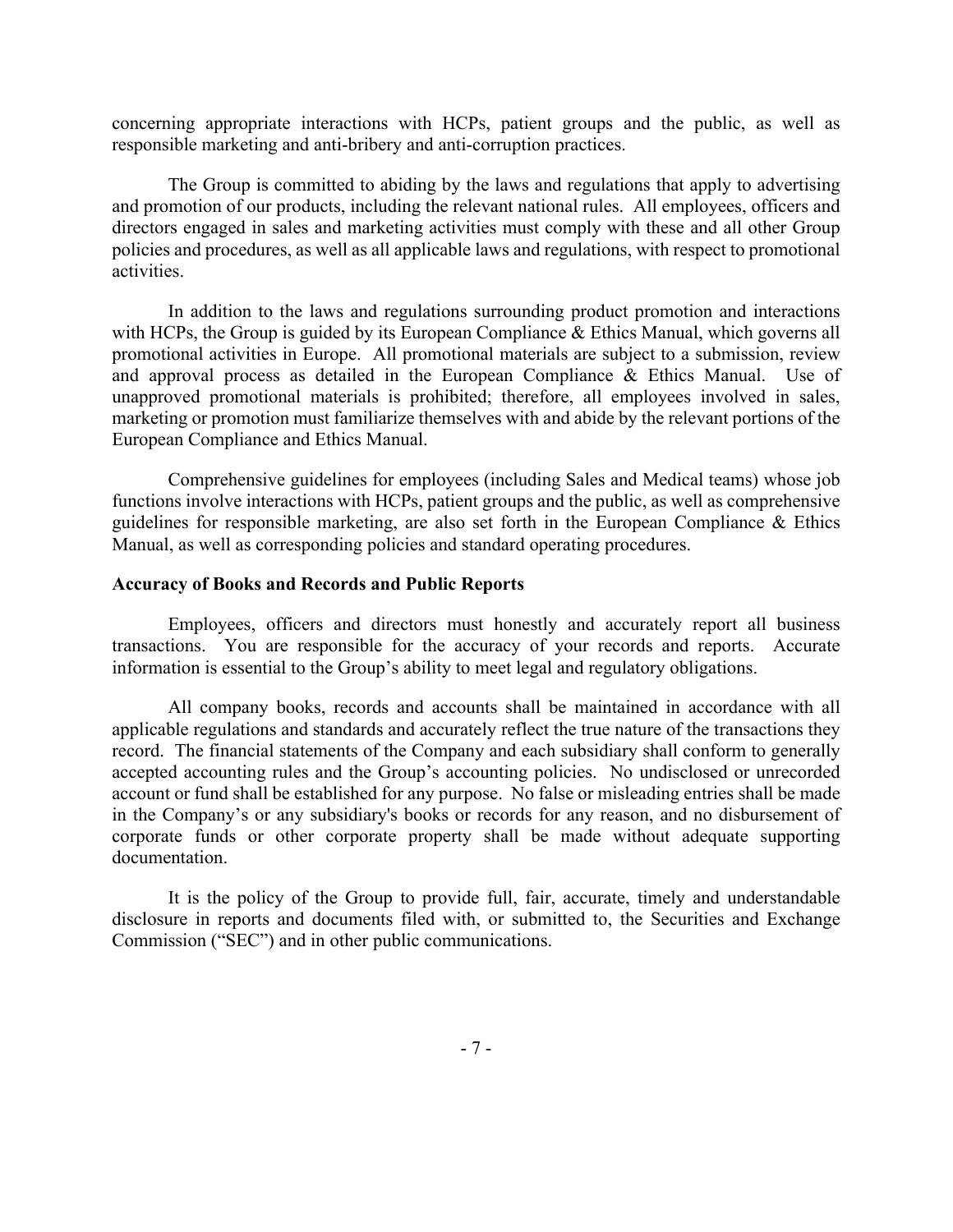# **Concerns Regarding Accounting or Auditing Matters**

Employees with concerns regarding questionable accounting or auditing matters or complaints regarding accounting, internal accounting controls or auditing matters may confidentially, and anonymously if they wish, submit such concerns or complaints in writing to the Group's Chief Financial Officer or Group's General Counsel by (i) fax to (973) 267-0060, (ii) mail to 5401 West Kennedy Boulevard, Suite 890, Tampa, Florida 33609, USA or (iii) email to either ethicshotline@pacira.com or compliance@pacira.com or employees may use the toll-free telephone number, 1-833-976-2071. See "Reporting and Compliance Procedures." All such concerns and complaints will be forwarded to the Audit Committee of the Group's Board of Directors, unless they are determined to be without merit by the Group's Chief Financial Officer or Group's General Counsel. In any event, a record of all complaints and concerns received will be provided to the Audit Committee each fiscal quarter. Any such concerns or complaints may also be communicated, confidentially and, if you desire, anonymously, directly to the Chair of the Audit Committee of the Group's Board of Directors.

The Audit Committee will evaluate the merits of any concerns or complaints received by it and authorize such follow-up actions, if any, as it deems necessary or appropriate to address the substance of the concern or complaint.

Neither the Company, nor any subsidiary will discipline, discriminate against or retaliate against any employee who reports a complaint or concern, unless it is determined that the report was made with knowledge that it was false.

### **Dealings with Independent Auditors**

No employee, officer or director of any Group company shall, directly or indirectly, make or cause to be made a materially false or misleading statement to an accountant in connection with (or omit to state, or cause another person to omit to state, any material fact necessary in order to make statements made, in light of the circumstances under which such statements were made, not misleading to, an accountant in connection with) any audit, review or examination of the Company's or Group's financial statements or the preparation or filing of any document or report with the SEC. No employee, officer or director shall, directly or indirectly, take any action to coerce, manipulate, mislead or fraudulently influence any independent public or certified public accountant engaged in the performance of an audit or review of the Company's or Group's financial statements.

### **Environment, Safety and Sustainability**

The Group is committed to a safe environment and to taking sound environmental actions. The Group strives to fully comply with all environmental and safety laws and regulations. It is our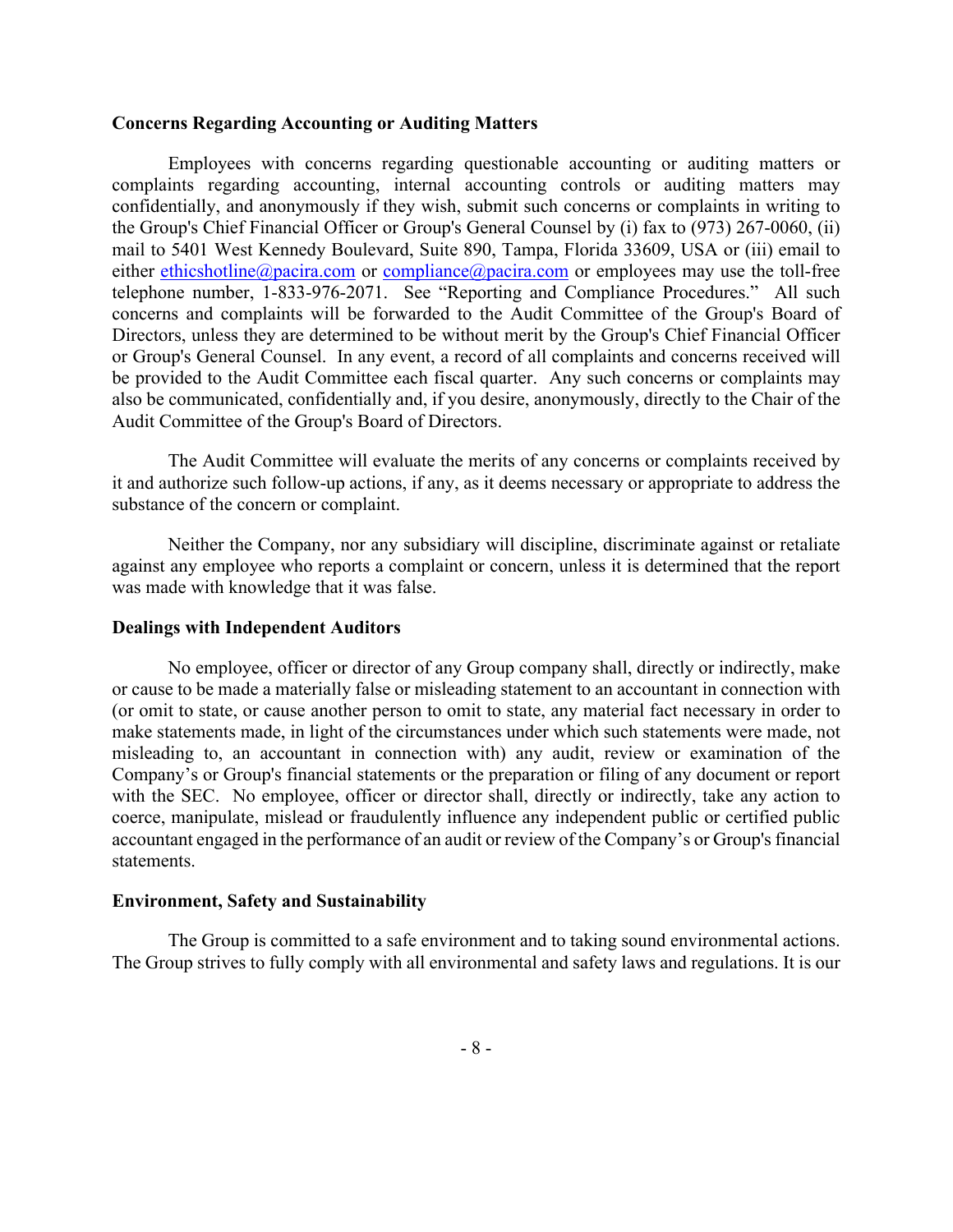policy to conduct our business in an environmentally responsible and sustainable way that minimizes environmental impacts and promotes the sustainable use of resources. We are committed to minimizing the use of any substance or material that may cause environmental damage, reducing waste generation and disposing of all waste through safe and responsible methods, minimizing environmental risks by employing safe technologies and operating procedures, and being prepared to respond appropriately to accidents and emergencies.

#### **Waivers of this Code of Business Conduct and Ethics**

While some of the policies contained in this Code must be strictly adhered to and no exceptions can be allowed, in other cases exceptions may be appropriate. Any employee or officer who believes that a waiver of any of these policies is appropriate in his or her case should first contact his or her immediate supervisor. If the supervisor agrees that a waiver is appropriate, the approval of the Group's Chief Financial Officer must be obtained. The Group's Chief Financial Officer shall be responsible for maintaining a record of all requests by employees or officers for waivers of any of these policies and the disposition of such requests.

Any executive officer or director who seeks a waiver of any of these policies should contact the Group's Chief Financial Officer. Any waiver of this Code for executive officers or directors or any change to this Code that applies to executive officers or directors may be made only by the Group's Board of Directors and will be disclosed as required by law or, if applicable, stock exchange regulation.

#### **Reporting and Compliance Procedures**

Every employee, officer and director has the responsibility to ask questions, seek guidance, report suspected violations and express concerns regarding compliance with this Code. Any employee, officer or director who knows or believes that any other employee or representative of the Company or any other Group company has engaged or is engaging in business-related conduct that violates applicable law or this Code should report such information to his or her supervisor or to the Company's/Group's Chief Financial Officer or Company's/Group's General Counsel, as described below. You may report such conduct openly or anonymously without fear of retaliation. Neither the Company nor any other Group company will discipline, discriminate against or retaliate against any employee who reports such conduct, or who cooperates in any investigation or inquiry regarding such conduct, unless it is determined that the report was made with knowledge that it was false. Any supervisor who receives a report of a violation of this Code must immediately inform the Group's Chief Financial Officer or Group's General Counsel.

You may report violations of this Code, on a confidential or anonymous basis, by contacting the Group's Chief Financial Officer or Group's General Counsel in writing by (i) fax to (973) 267-0060, (ii) mail to 5401 West Kennedy Boulevard, Suite 890, Tampa, Florida 33609,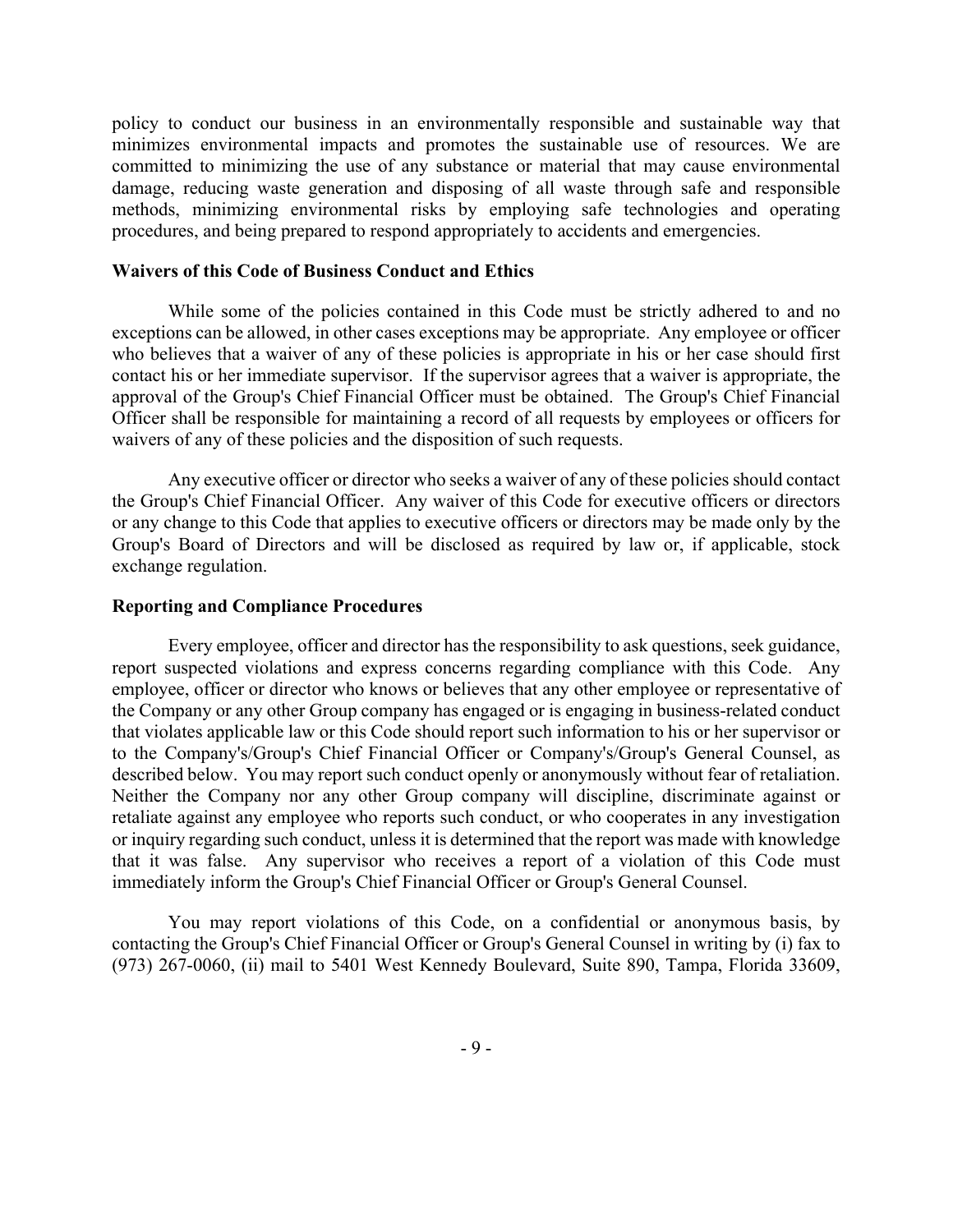USA or (iii) email to ethicshotline@pacira.com or compliance@pacira.com. In addition, the Group has established a toll-free telephone number, 1-833-976-2071, where you can leave a recorded message about any violation or suspected violation of this Code. While we prefer that you identify yourself when reporting violations so that we may follow up with you, as necessary, for additional information, you may leave messages anonymously if you wish.

If the Group's Chief Financial Officer or Group's General Counsel receive information regarding an alleged violation of this Code, he or she shall, as appropriate, (a) evaluate such information, (b) if the alleged violation involves an executive officer or a director, inform the Chief Executive Officer and Group's Board of Directors of the alleged violation, (c) determine whether it is necessary to conduct an informal inquiry or a formal investigation and, if so, initiate such inquiry or investigation and (d) report the results of any such inquiry or investigation, together with a recommendation as to disposition of the matter, to the Chief Executive Officer for action, or if the alleged violation involves an executive officer or a director, report the results of any such inquiry or investigation to the Group's Board of Directors or a committee thereof. Employees, officers and directors are expected to cooperate fully with any inquiry or investigation by the Company regarding an alleged violation of this Code. Failure to cooperate with any such inquiry or investigation may result in disciplinary action, up to and including dismissal.

The Company shall determine whether violations of this Code have occurred and, if so, shall determine the disciplinary measures to be taken against any employee who has violated this Code. In the event that the alleged violation involves an executive officer or a director, the Group's Chief Executive Officer and the Group's Board of Directors, respectively, shall determine whether a violation of this Code has occurred and, if so, shall determine the disciplinary measures to be taken against such executive officer or director.

Failure to comply with the standards outlined in this Code will result in disciplinary action including, but not limited to, reprimands, warnings, probation or suspension without pay, demotions, reductions in salary and dismissal. Certain violations of this Code may require the Company to refer the matter to the appropriate governmental or regulatory authorities for investigation or prosecution. Moreover, any supervisor who directs or approves of any conduct in violation of this Code, or who has knowledge of such conduct and does not immediately report it, also will be subject to disciplinary action, up to and including dismissal.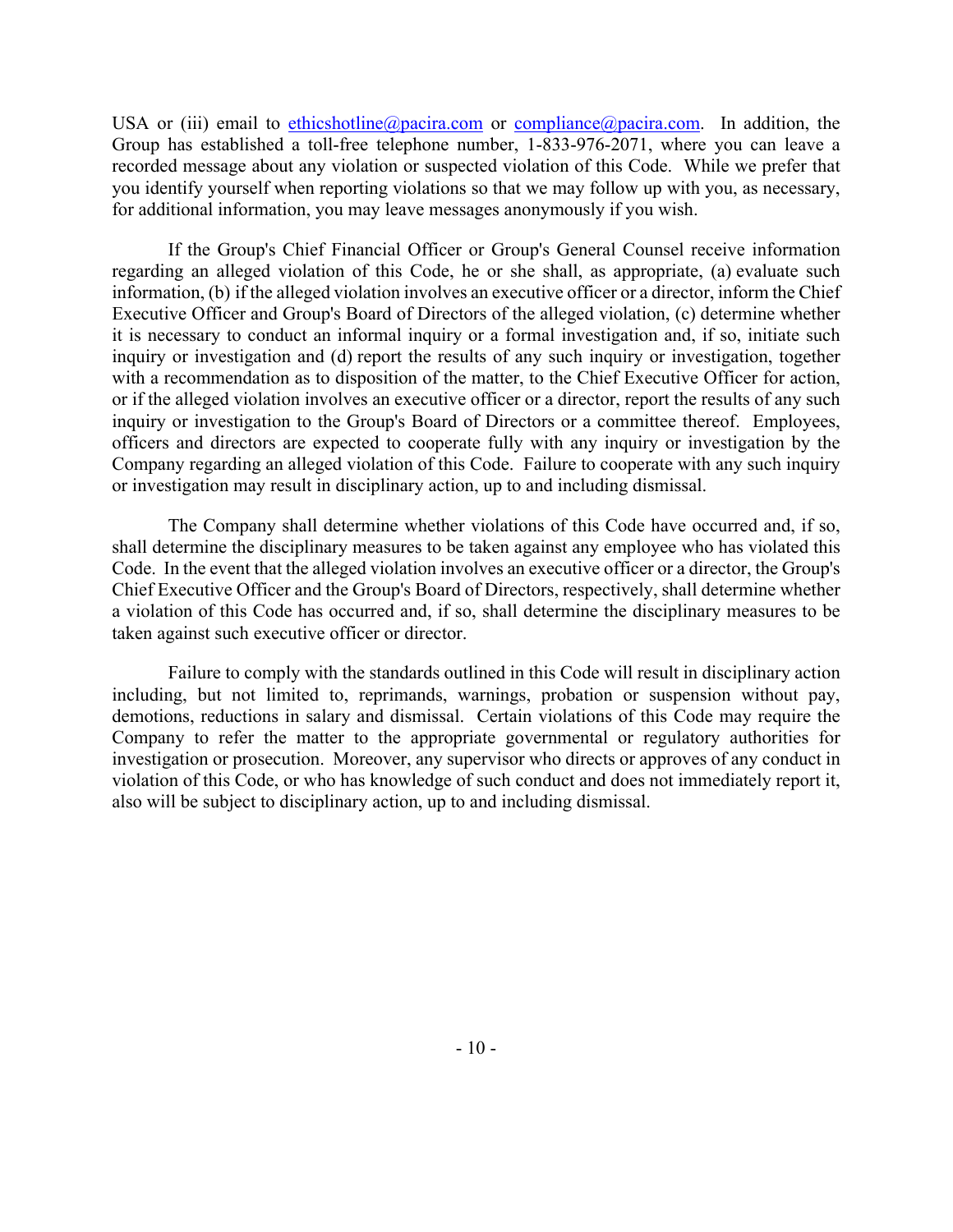# **Dissemination and Amendment**

This Code shall be distributed to each new employee, officer and director hired to work in the European operations of the Group upon commencement of his or her employment or other relationship with the Group and shall also be distributed annually to each such employee, officer and director, and each such employee, officer and director shall certify that he or she has received, read and understood the Code and has complied with its terms.

The Company reserves the right to amend, alter or terminate this Code at any time for any reason. The most current version of this Code can be found on the Company's website, www.pacira.com.

This document is not an employment contract between the Company and any of its employees, officers or directors.